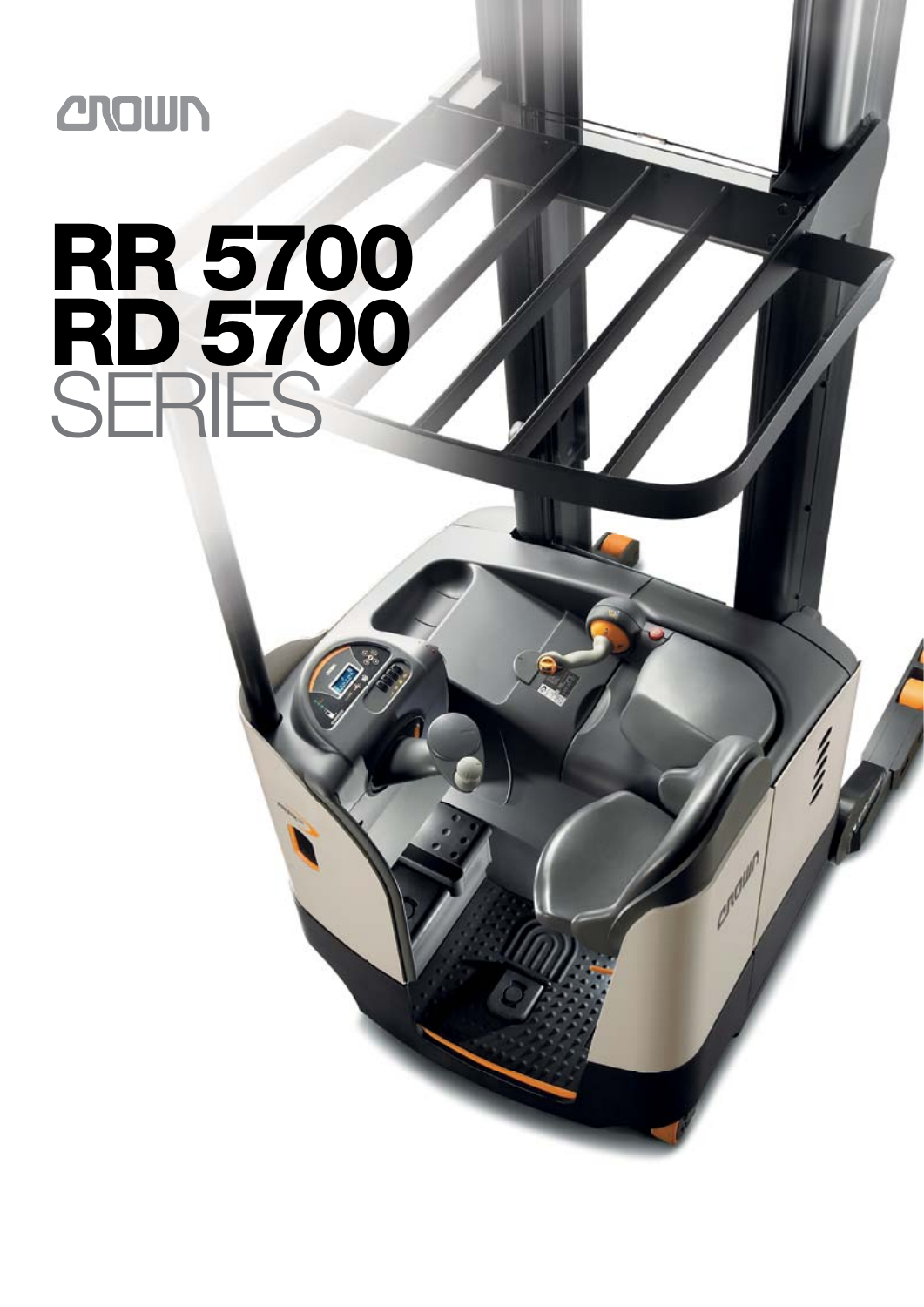Access 1 2 3 Display – communicates clear, concise data for operators and

service engineers.



Desk Pad - provides convenient recessed holding areas for clipboards, pens and small tools.

## Innovation working for you.



Infinitely Adjustable Steering Tiller – provides optimum positioning for operators of any size.

Step into the operator compartment and you'll see a design that blends efficiency, safety and performance.

Access 1 2 3 ® technology provides the foundation for safety and control. The Multi-Task Control Handle allows operators to position loads faster by blending tasks such as travel, lift and reach.

Combined with Crown's Variable Side-Stance design, the handle contributes to superior operator stability and task positioning.

### **Performance**  focused on your application.

The comfortable floorboard features a suspended shock-reducing design with a specially engineered floor mat material for exceptional comfort. Padded surfaces, an armrest and Entry Bar Safety Switch help position the operator for safe performance.

Improved productivity and optimised space are two advantages you can readily achieve with the Crown RR/RD 5700 Series. Operators easily move up and down aisles and on and off the truck due to superior ergonomics and manoeuvrability. The RD version, with double-deep reach pantograph, lets you substantially increase rack storage without new facilities.



# productivity.

Entry Bar Safety Switch –

®Access 27

> deactivates travel and sounds alarm if operator places a foot on entry bar. Crown's exclusive design addresses the concern of an operator travelling with a foot outside of the compartment.



Control Handle and Seat – enhance comfort and control with individual settings.



Multiple Pedal and Foot Positions – provide postural relief including an elevated footwell with independent control pedals.

Superior performance on the S Class means greater lift and travel speeds and increased lift height. It also means more room for the operator, a flip-up seat, choices to sit, lean or stand and the ability to make adjustments for individualised comfort and control.

The S Class substantially boosts productivity with travel speeds up to 13.3 km/h and lifting speeds as fast as 0.78 m/s. Its larger compartment provides more work space and room to move for postural relief. Operators can choose to sit, lean or stand. The adjustable steering tiller, control handle, armrest and seat, combined with ample foot space, enhance comfort, safety and performance in

the most demanding applications. With a focus on performance you can safely use, the S Class gives operators the ability to position themselves for optimum productivity. The S Class gives operators more than a choice to sit, lean or stand. It positions the operator for optimum comfort and performance. Go beyond the ordinary and benefit from real innovation.

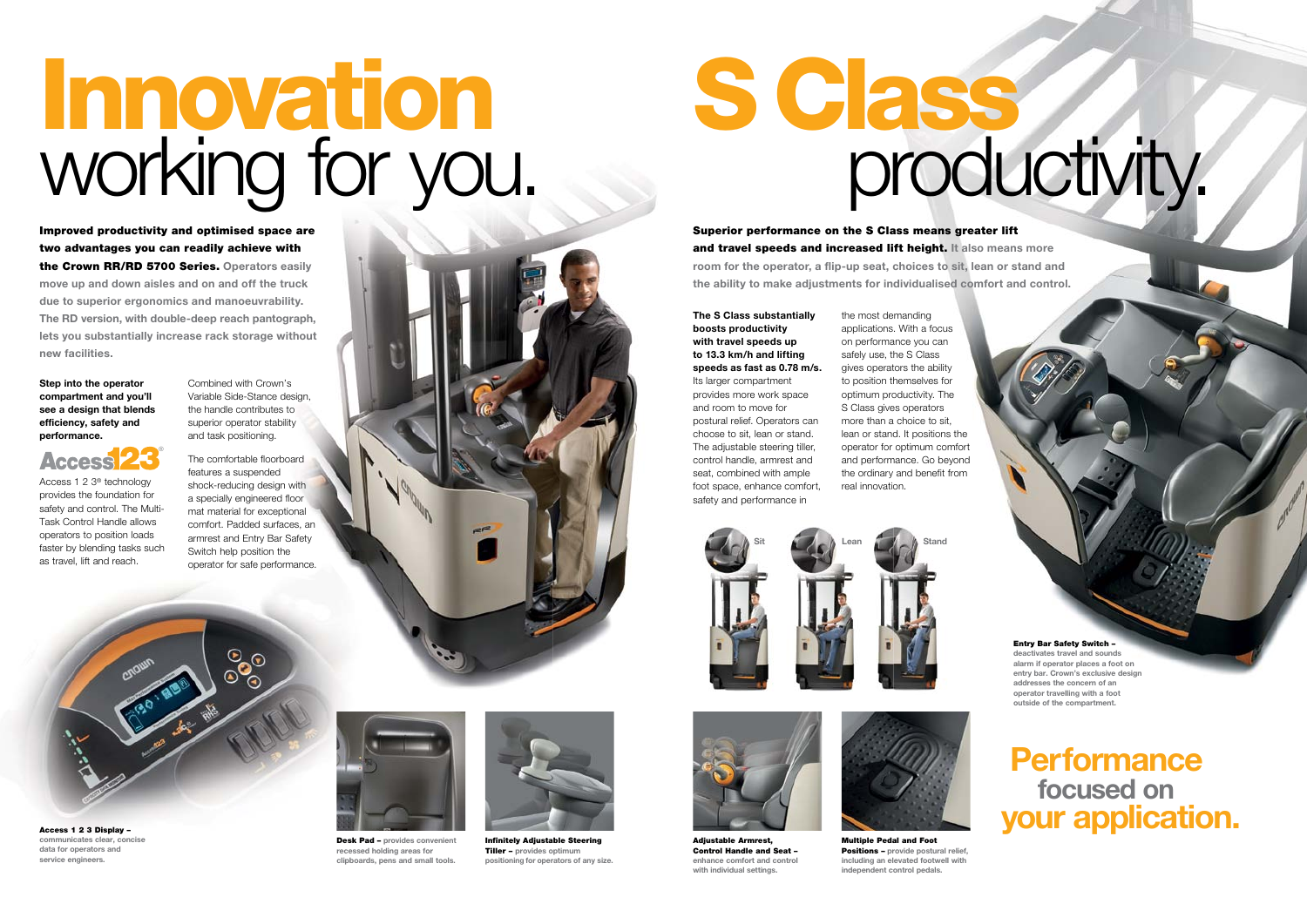Flat-out

### Precise control.



It's time to stop spinning your wheels when it comes to productivity. Crown's latest innovation

gives your operators unmatched control.

Everyone wants to avoid tyre spin on a reach truck

and the possibility of losing control. There's more risk for accidents and product damage. Operators lose confidence. Tyres wear out faster. The RR/RD 5700 Series gives you what you need to enhance control, boost throughput and extend tyre life, even on wet, slick or

- Sensors monitor motor speed, wheel rotation, direction and more
- Access 1 2 3 controller acts instantly, analysing information, which reduces tyre spin during acceleration and lock-up during braking.



dusty floors.

Crown's exclusive OnTrac™ Anti-Slip Traction Control (patent pending) greatly reduces tyre spin during acceleration, plugging and braking. The intelligence of Crown's Access 1 2 3® technology and systems expertise makes it possible:





Crown's exclusive technology also adjusts travel speed in turns, controls speed on grades and holds a truck stopped on an incline.

дашп

**CROWN** 

Vr

All of this happens automatically, in an instant. That's optimised control.

> Electronic steering gives operators optimised control so they can focus on the task at hand.

**STAT** 

 $\mathbf{u}$ 

Operators will notice the responsive control in an instant. For starters, the Multi-Task Control Handle allows you to manoeuvre the truck while blending lift and reach functions. But optimised control goes much deeper.

Crown reach trucks have the intelligence to constantly analyse truck dynamics and optimise performance. This includes optimising speed and braking based on weight on forks, fork height, tyre slip, direction of travel and other operating conditions, which provides maximum allowable travel speed for all load levels.

What if a reach truck knew when conditions changed and took action to help the operator? That's the intelligent, optimised control you can expect with the RR/RD 5700 Series.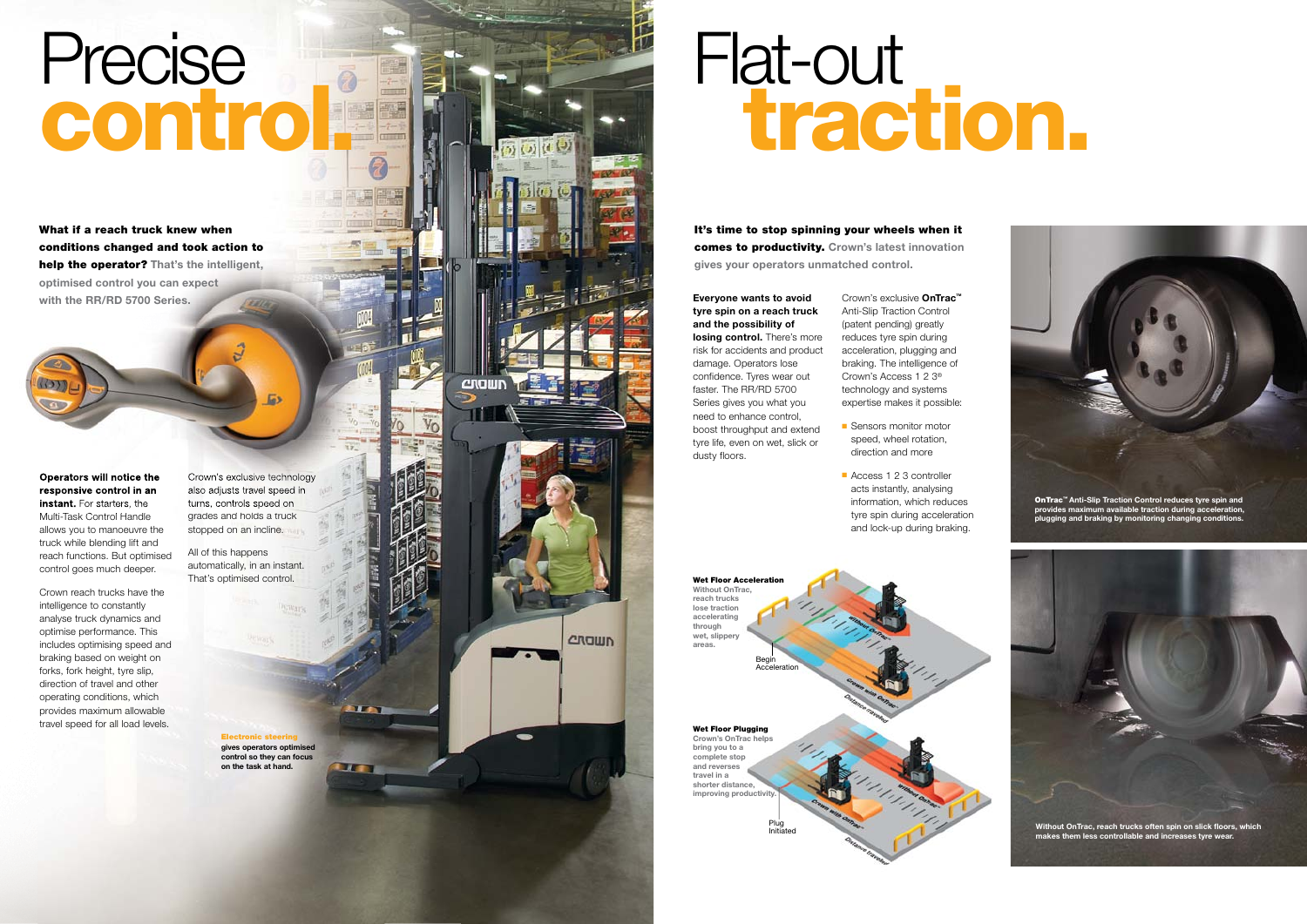### RR/RD 5795S

– RR 1600 and 2000 kg capacity – RD 1350 kg capacity – AC traction and hydraulics  $-$  Max lift height = 10,160 mm



- RR 2000 kg capacity
- RD 1350 kg capacity
- AC traction and hydraulics
- Max lift height = 11,225 mm

RR/RD 5725





Space-saving advantages of the RD 5700 Series include the double-deep reach pantograph which can increase storage density by up to 50 percent.

### Many successful businesses struggle with limited space.

The RD 5700 Series gives you powerful cost-saving ways to avoid building or leasing new facilities. It not only increases your storage space, but its distinctive design and engineering help you improve work flow. The double-deep pantograph improves facility utilisation by eliminating every second aisle, providing more pallet positions than possible with traditional, one-deep pallet racks.



**Tilt Position Assist levels the** forks with a simple command via the multi-task control handle.

The RD 5700 Series, with its double-deep reach, delivers power and performance designed to meet your specific application needs. Now you can increase storage density, improve work flow and help operators perform tasks more efficiently.

> Mast mounted camera with colour monitor

### The space **Saver Saver**

In addition to storage density, the RD 5700 Series also helps save costs by improving operator efficiency. It's achieved through numerous ergonomic features, as well as several application-specific options. These include Tilt Position Assist, which allows the operator to level the forks even when they aren't visible, and Rack Height Select to ensure that the forks stop at exactly the right level.





Overhead guard worklights Work Assist™ tube shown with WMS terminal mounting plates.



### Integrated options for every application.

Crown's innovative, practical options are fully integrated with the RR/RD 5700 Series to meet your specific application needs with superior, long-lasting performance.



One-Touch Rack Height Select allows the operator to simply press a button between rack levels (raising or lowering) to stop the forks automatically

at the next level.



**CROWN** 

**CITERIST** 

clip pad and hook





Bolt-on outrigger tips



Drive-in rack mast